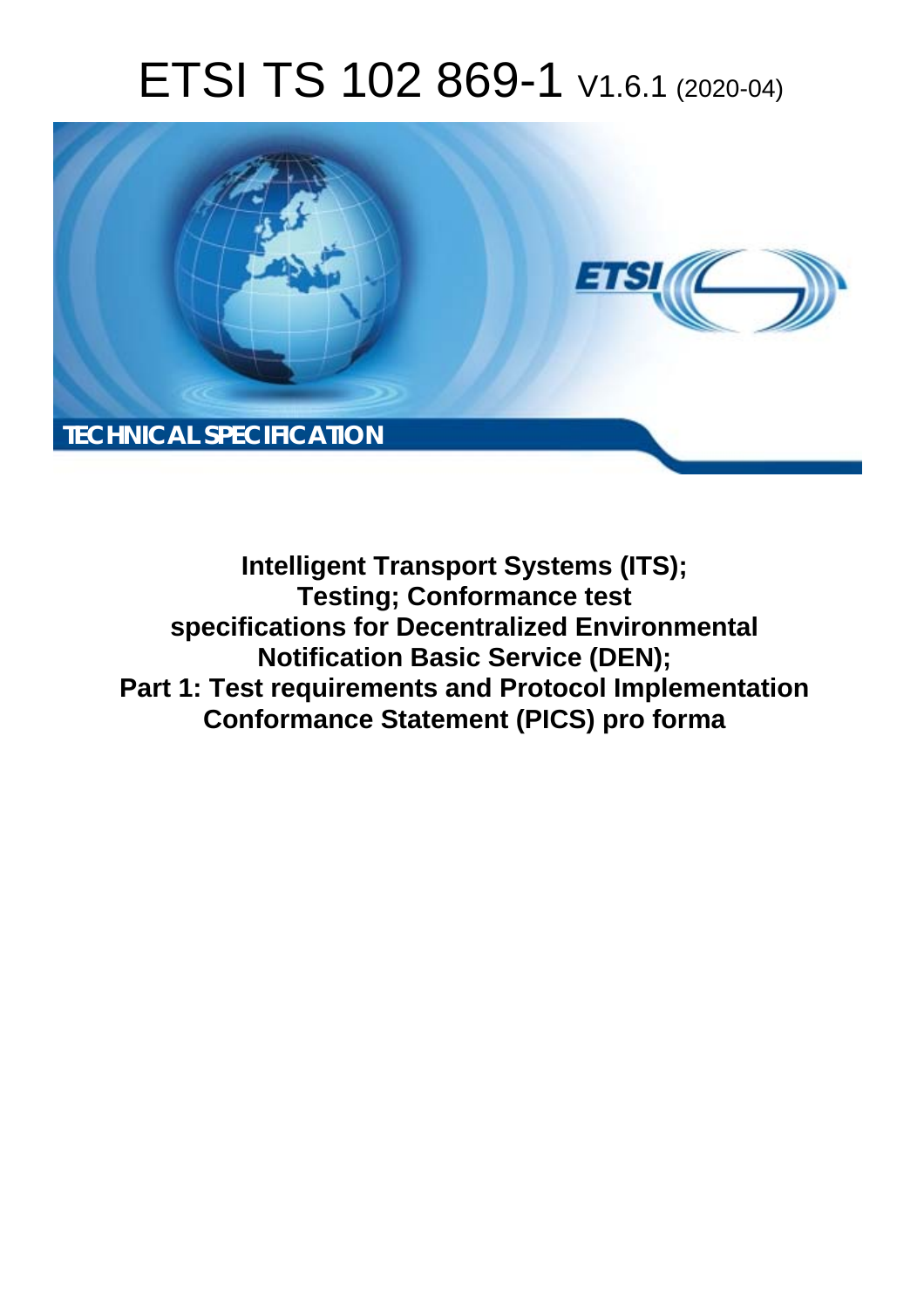Reference RTS/ITS-00191

Keywords

ITS, PICS, testing

#### *ETSI*

#### 650 Route des Lucioles F-06921 Sophia Antipolis Cedex - FRANCE

Tel.: +33 4 92 94 42 00 Fax: +33 4 93 65 47 16

Siret N° 348 623 562 00017 - NAF 742 C Association à but non lucratif enregistrée à la Sous-Préfecture de Grasse (06) N° 7803/88

#### *Important notice*

The present document can be downloaded from: <http://www.etsi.org/standards-search>

The present document may be made available in electronic versions and/or in print. The content of any electronic and/or print versions of the present document shall not be modified without the prior written authorization of ETSI. In case of any existing or perceived difference in contents between such versions and/or in print, the prevailing version of an ETSI deliverable is the one made publicly available in PDF format at [www.etsi.org/deliver](http://www.etsi.org/deliver).

Users of the present document should be aware that the document may be subject to revision or change of status. Information on the current status of this and other ETSI documents is available at <https://portal.etsi.org/TB/ETSIDeliverableStatus.aspx>

If you find errors in the present document, please send your comment to one of the following services: <https://portal.etsi.org/People/CommiteeSupportStaff.aspx>

#### *Copyright Notification*

No part may be reproduced or utilized in any form or by any means, electronic or mechanical, including photocopying and microfilm except as authorized by written permission of ETSI. The content of the PDF version shall not be modified without the written authorization of ETSI. The copyright and the foregoing restriction extend to reproduction in all media.

> © ETSI 2020. All rights reserved.

**DECT™**, **PLUGTESTS™**, **UMTS™** and the ETSI logo are trademarks of ETSI registered for the benefit of its Members. **3GPP™** and **LTE™** are trademarks of ETSI registered for the benefit of its Members and of the 3GPP Organizational Partners. **oneM2M™** logo is a trademark of ETSI registered for the benefit of its Members and of the oneM2M Partners. **GSM®** and the GSM logo are trademarks registered and owned by the GSM Association.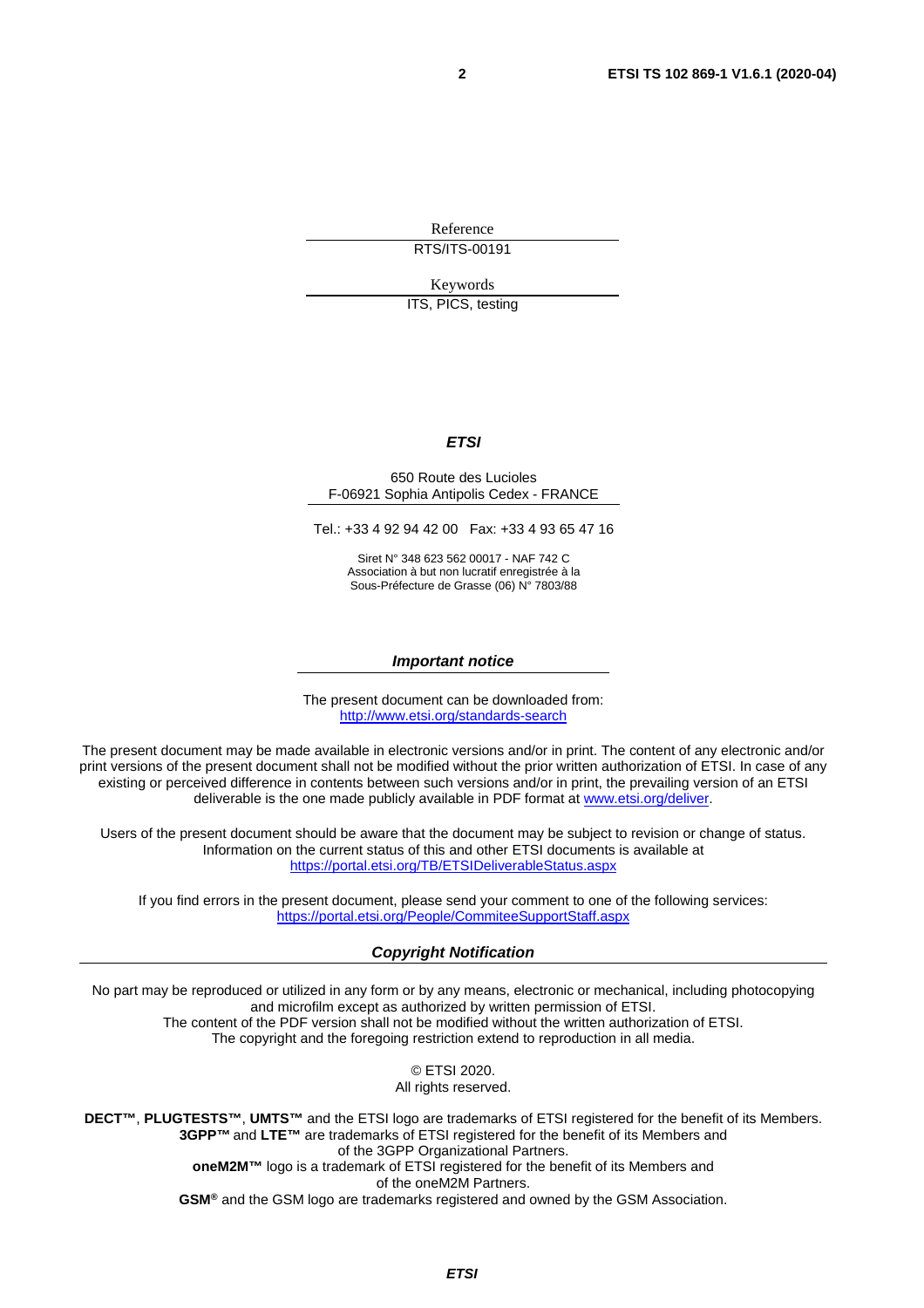# Contents

| 1                                                                  |                             |  |
|--------------------------------------------------------------------|-----------------------------|--|
| 2<br>2.1<br>2.2                                                    |                             |  |
| 3<br>3.1<br>3.2<br>3.3                                             |                             |  |
| $\overline{4}$                                                     |                             |  |
|                                                                    | <b>Annex A (normative):</b> |  |
| A.1                                                                |                             |  |
| A.2<br>A.2.1<br>A.2.2<br>A.2.3                                     |                             |  |
| A.3<br>A.3.1<br>A.3.2<br>A.3.3<br>A.3.4<br>A.3.5<br>A.3.6<br>A.3.7 |                             |  |
| A.4                                                                |                             |  |
| A.5                                                                |                             |  |
| A.6                                                                |                             |  |
|                                                                    |                             |  |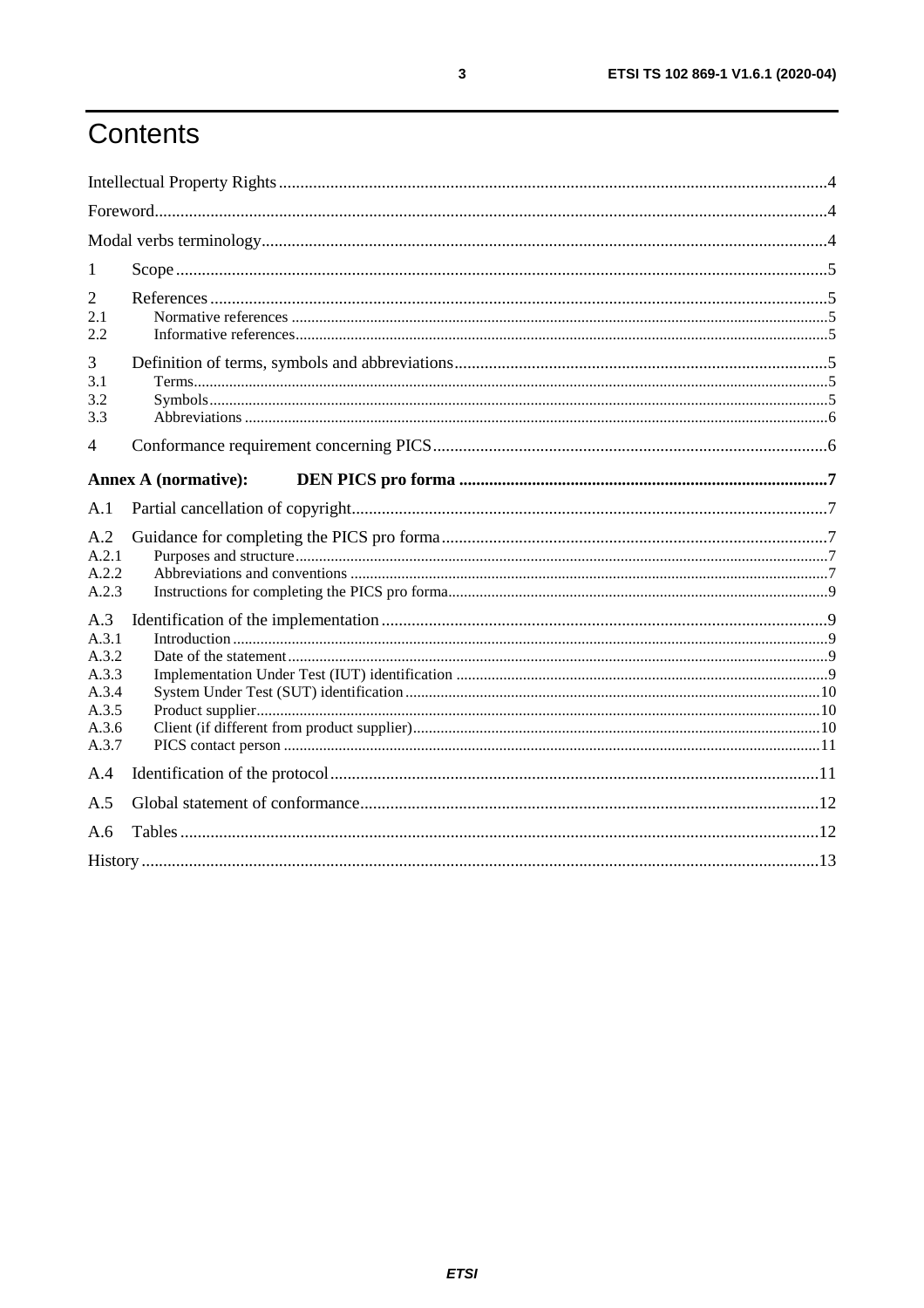# <span id="page-3-0"></span>Intellectual Property Rights

#### Essential patents

IPRs essential or potentially essential to normative deliverables may have been declared to ETSI. The information pertaining to these essential IPRs, if any, is publicly available for **ETSI members and non-members**, and can be found in ETSI SR 000 314: *"Intellectual Property Rights (IPRs); Essential, or potentially Essential, IPRs notified to ETSI in respect of ETSI standards"*, which is available from the ETSI Secretariat. Latest updates are available on the ETSI Web server ([https://ipr.etsi.org/\)](https://ipr.etsi.org/).

Pursuant to the ETSI IPR Policy, no investigation, including IPR searches, has been carried out by ETSI. No guarantee can be given as to the existence of other IPRs not referenced in ETSI SR 000 314 (or the updates on the ETSI Web server) which are, or may be, or may become, essential to the present document.

#### **Trademarks**

The present document may include trademarks and/or tradenames which are asserted and/or registered by their owners. ETSI claims no ownership of these except for any which are indicated as being the property of ETSI, and conveys no right to use or reproduce any trademark and/or tradename. Mention of those trademarks in the present document does not constitute an endorsement by ETSI of products, services or organizations associated with those trademarks.

### Foreword

This Technical Specification (TS) has been produced by ETSI Technical Committee Intelligent Transport Systems (ITS).

The present document is part 1 of a multi-part deliverable covering Conformance test specifications for Decentralized Environmental Notification Basic Service (DEN) as identified below:

#### **Part 1: "Test requirements and Protocol Implementation Conformance Statement (PICS) pro forma";**

Part 2: "Test Suite Structure and Test Purposes (TSS & TP)";

Part 3: "Abstract Test Suite (ATS) and Protocol Implementation eXtra Information for Testing (PIXIT)".

# Modal verbs terminology

In the present document "**shall**", "**shall not**", "**should**", "**should not**", "**may**", "**need not**", "**will**", "**will not**", "**can**" and "**cannot**" are to be interpreted as described in clause 3.2 of the [ETSI Drafting Rules](https://portal.etsi.org/Services/editHelp!/Howtostart/ETSIDraftingRules.aspx) (Verbal forms for the expression of provisions).

"**must**" and "**must not**" are **NOT** allowed in ETSI deliverables except when used in direct citation.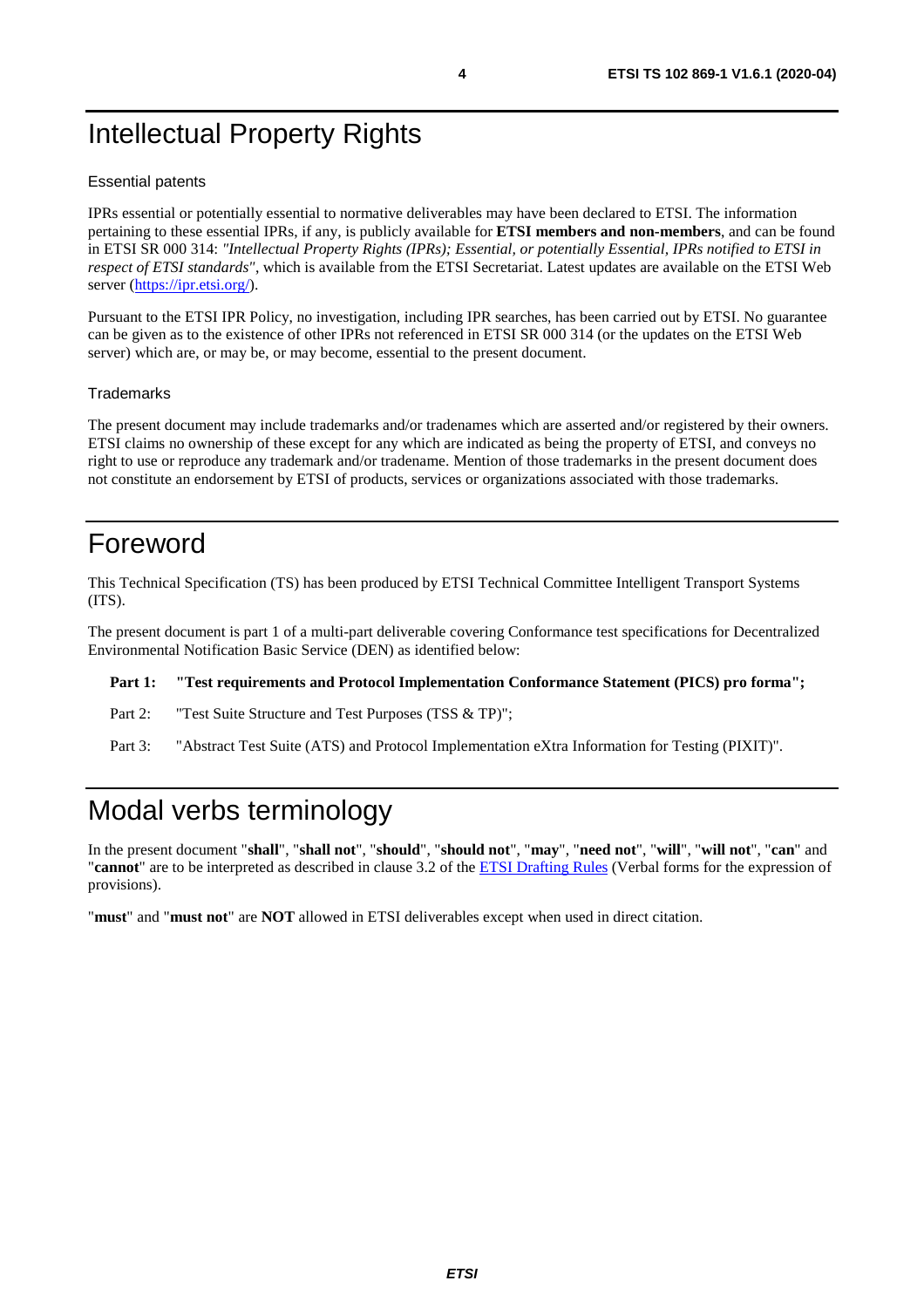### <span id="page-4-0"></span>1 Scope

The present document provides the Protocol Implementation Conformance Statement (PICS) pro forma for Conformance test specification for Decentralized Environmental Notification Basic Service (DEN) as defined in ETSI EN 302 637-3 [1] in compliance with the relevant requirements and in accordance with the relevant guidance given in ISO/IEC 9646-7 [i.2].

## 2 References

### 2.1 Normative references

References are either specific (identified by date of publication and/or edition number or version number) or non-specific. For specific references, only the cited version applies. For non-specific references, the latest version of the referenced document (including any amendments) applies.

Referenced documents which are not found to be publicly available in the expected location might be found at <https://docbox.etsi.org/Reference/>.

NOTE: While any hyperlinks included in this clause were valid at the time of publication, ETSI cannot guarantee their long term validity.

The following referenced documents are necessary for the application of the present document.

[1] ETSI EN 302 637-3 (V1.3.1): "Intelligent Transport Systems (ITS); Vehicular Communications; Basic Set of Applications; Part 3: Specifications of Decentralized Environmental Notification Basic Service".

### 2.2 Informative references

References are either specific (identified by date of publication and/or edition number or version number) or non-specific. For specific references, only the cited version applies. For non-specific references, the latest version of the referenced document (including any amendments) applies.

NOTE: While any hyperlinks included in this clause were valid at the time of publication, ETSI cannot guarantee their long term validity.

The following referenced documents are not necessary for the application of the present document but they assist the user with regard to a particular subject area.

| [i, 1] | ISO/IEC 9646-1 (1994): "Information technology -- Open Systems Interconnection - Conformance<br>testing methodology and framework -- Part 1: General concepts".                      |
|--------|--------------------------------------------------------------------------------------------------------------------------------------------------------------------------------------|
| [i.2]  | ISO/IEC 9646-7 (1995): "Information technology -- Open Systems Interconnection - Conformance<br>testing methodology and framework -- Part 7: Implementation Conformance Statements". |

### 3 Definition of terms, symbols and abbreviations

### 3.1 Terms

For the purposes of the present document, the terms given in ETSI EN 302 637-3 [1], ISO/IEC 9646-1 [i.1] and ISO/IEC 9646-7 [i.2] apply.

### 3.2 Symbols

Void.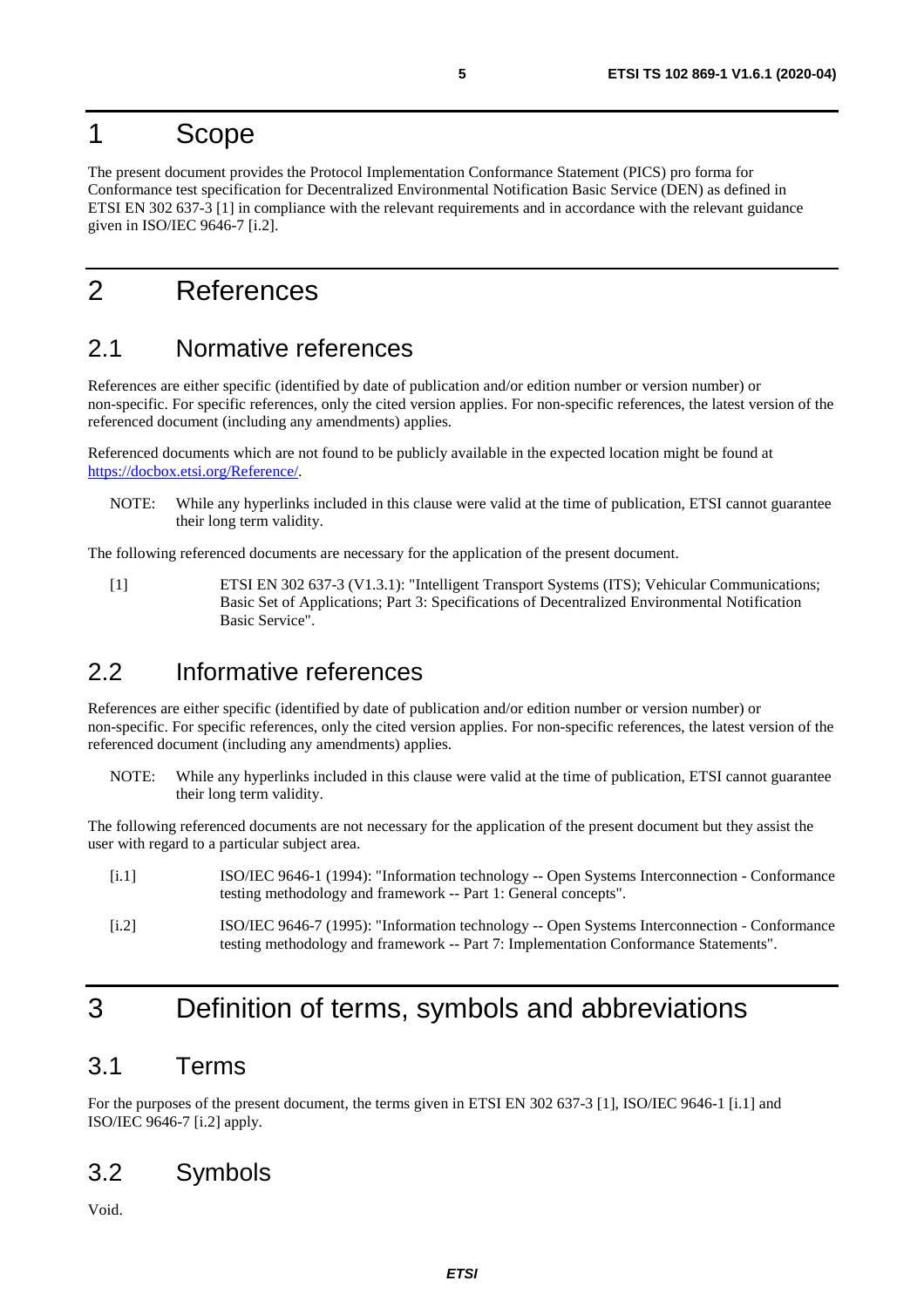### <span id="page-5-0"></span>3.3 Abbreviations

For the purposes of the present document, the abbreviations given in ETSI EN 302 637-3 [[1](#page-4-0)] and the following apply:

| <b>CAN</b>  | <b>Controller Area Network</b>                         |
|-------------|--------------------------------------------------------|
| DE          | Data Element                                           |
| <b>DEN</b>  | Decentralized Environmental Notification Basic Service |
| <b>DENM</b> | <b>DEN</b> Message                                     |
| <b>ITS</b>  | <b>Intelligent Transportation Systems</b>              |
| <b>IUT</b>  | <b>Implementation Under Test</b>                       |
| <b>PICS</b> | Protocol Implementation Conformance Statement          |
| <b>SUT</b>  | <b>System Under Test</b>                               |
|             |                                                        |

# 4 Conformance requirement concerning PICS

If it claims to conform to the present document, the actual PICS pro forma to be filled in by a supplier shall be technically equivalent to the text of the PICS pro forma given in annex A, and shall preserve the numbering, naming and ordering of the pro forma items.

A PICS which conforms to the present document shall be a conforming PICS pro forma completed in accordance with the instructions for completion given in clause A.2.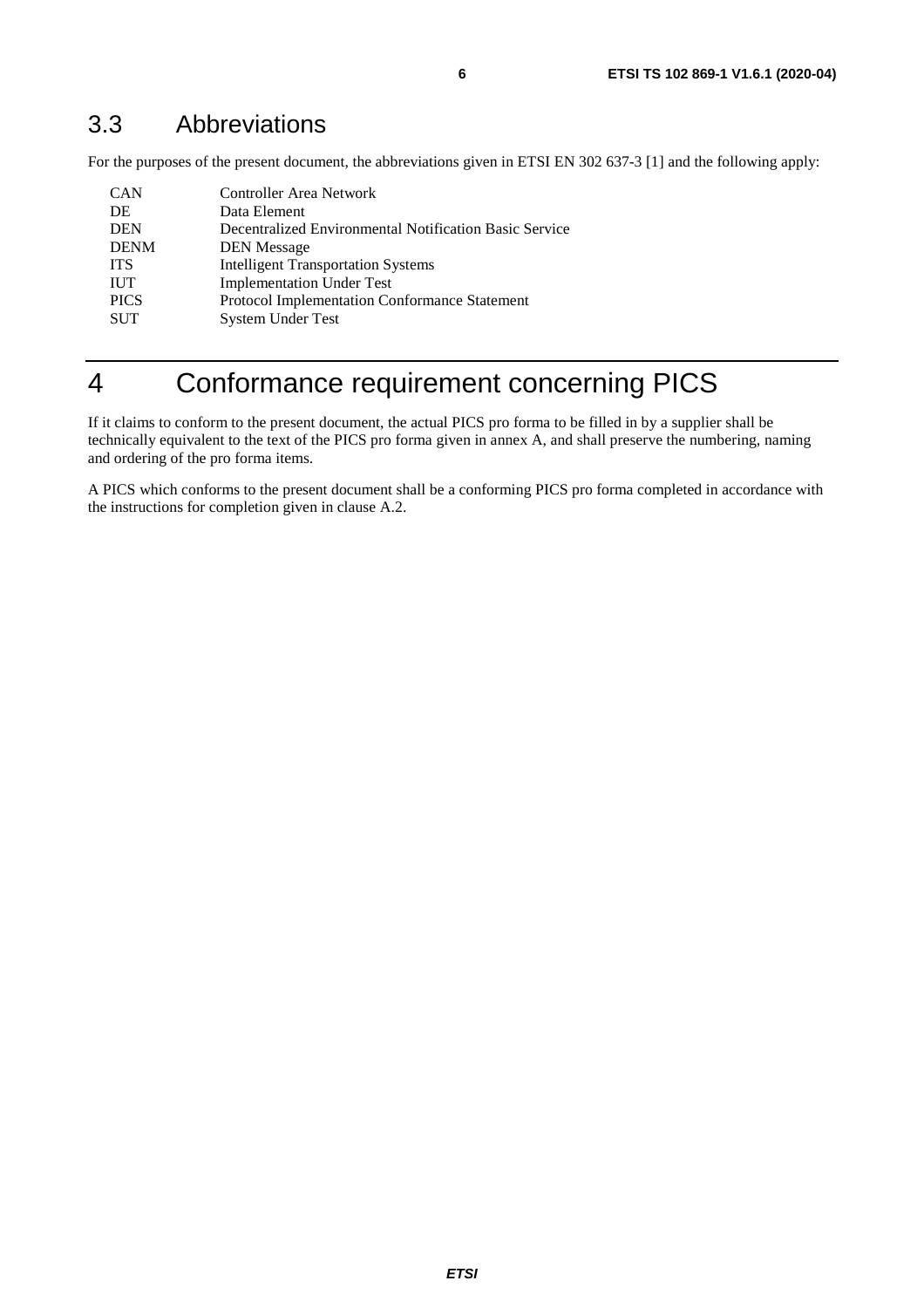# <span id="page-6-0"></span>Annex A (normative): DEN PICS pro forma

# A.1 Partial cancellation of copyright

Notwithstanding the provisions of the copyright clause related to the text of the present document, ETSI grants that users of the present document may freely reproduce the PICS pro forma in this annex so that it can be used for its intended purposes and may further publish the completed PICS pro forma.

# A.2 Guidance for completing the PICS pro forma

### A.2.1 Purposes and structure

The purpose of this PICS pro forma is to provide a mechanism whereby a supplier of an implementation of the requirements defined in ETSI EN 302 637-3 [\[1](#page-4-0)] may provide information about the implementation in a standardized manner.

The PICS pro forma is subdivided into clauses for the following categories of information:

- guidance for completing the PICS pro forma;
- identification of the implementation;
- identification of the ETSI EN 302 637-3 [\[1\]](#page-4-0);
- global statement of conformance;
- PICS pro forma tables.

### A.2.2 Abbreviations and conventions

The PICS pro forma contained in this annex is comprised of information in tabular form in accordance with the guidelines presented in ISO/IEC 9646-7 [[i.2\]](#page-4-0).

#### Item column

The item column contains a number which identifies the item in the table.

#### Item description column

The item description column describes in free text each respective item (e.g. parameters, timers, etc.). It implicitly means "is <item description> supported by the implementation?".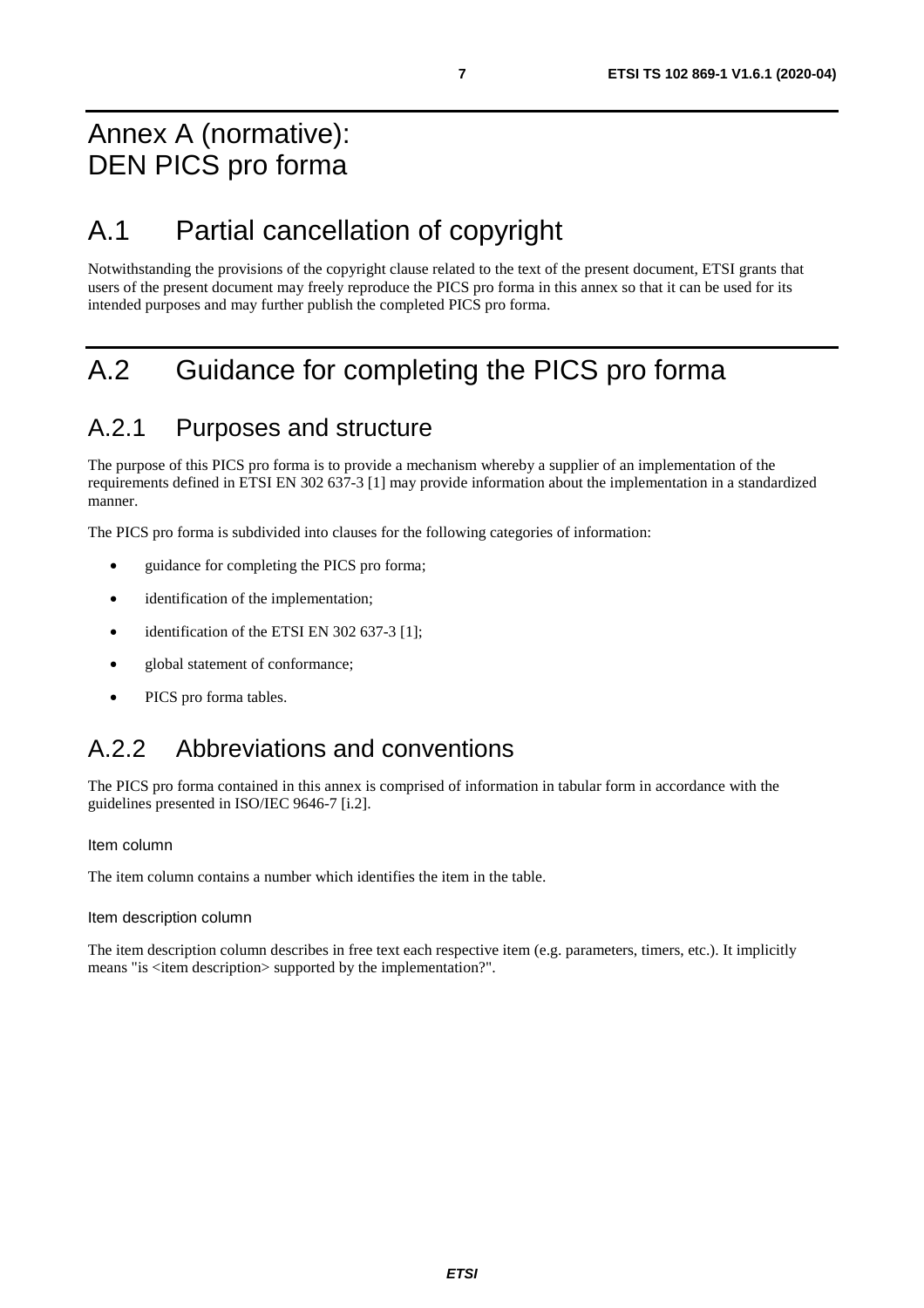#### Status column

The following notations, defined in ISO/IEC 9646-7 [\[i.2](#page-4-0)], are used for the status column:

| m            | mandatory - the capability is required to be supported.                                                                                                                                                                                                               |
|--------------|-----------------------------------------------------------------------------------------------------------------------------------------------------------------------------------------------------------------------------------------------------------------------|
| $\mathbf{O}$ | optional - the capability may be supported or not.                                                                                                                                                                                                                    |
| n/a          | not applicable - in the given context, it is impossible to use the capability.                                                                                                                                                                                        |
| X            | prohibited (excluded) - there is a requirement not to use this capability in the given context.                                                                                                                                                                       |
| $0.\dot{1}$  | qualified optional - for mutually exclusive or selectable options from a set. "i" is an integer which<br>identifies an unique group of related optional items and the logic of their selection which is<br>defined immediately following the table.                   |
| c.i          | conditional - the requirement on the capability ("m", "o", "x" or "n/a") depends on the support of<br>other optional or conditional items. "i" is an integer identifying an unique conditional status<br>expression which is defined immediately following the table. |
| $\mathbf{i}$ | irrelevant (out-of-scope) - capability outside the scope of the reference specification. No answer is<br>requested from the supplier.                                                                                                                                 |

NOTE 1: This use of "i" status is not to be confused with the suffix "i" to the "o" and "c" statuses above.

#### Reference column

The reference column makes reference to ETSI EN 302 637-3 [[1\]](#page-4-0), except where explicitly stated otherwise.

#### Support column

The support column shall be filled in by the supplier of the implementation. The following common notations, defined in ISO/IEC 9646-7 [\[i.2\]](#page-4-0), are used for the support column:

| $Y$ or $V$ |  | supported by the implementation. |
|------------|--|----------------------------------|
|            |  |                                  |

N or n not supported by the implementation.

- $N/A$ , n/a or no answer required (allowed only if the status is n/a, directly or after evaluation of a conditional status).
- NOTE 2: As stated in ISO/IEC 9646-7 [[i.2](#page-4-0)], support for a received PDU requires the ability to parse all valid parameters of that PDU. Supporting a PDU while having no ability to parse a valid parameter is non-conformant. Support for a parameter on a PDU means that the semantics of that parameter are supported.

#### Values allowed column

The values allowed column contains the type, the list, the range, or the length of values allowed. The following notations are used:

| range of values:<br>example:                        | $\leq$ min value $>$ $\leq$ max value $>$<br>520                                                                                                                                                            |
|-----------------------------------------------------|-------------------------------------------------------------------------------------------------------------------------------------------------------------------------------------------------------------|
| list of values:<br>example:<br>example:<br>example: | $\langle \text{value1}\rangle, \langle \text{value2}\rangle, , \langle \text{valueN}\rangle$<br>2, 4, 6, 8, 9<br>$'1101'B$ , $'1011'B$ , $'1111'B$<br>'0A'H, '34'H, '2F'H                                   |
| list of named values:<br>example:                   | $\langle \text{name1}\rangle(\langle \text{val1}\rangle)$ , $\langle \text{name2}\rangle(\langle \text{val2}\rangle)$ , , $\langle \text{nameN}\rangle(\langle \text{valN}\rangle)$<br>reject(1), accept(2) |
| length:<br>example:                                 | size $(\text{min size} > \dots < \text{max size})$<br>size $(18)$                                                                                                                                           |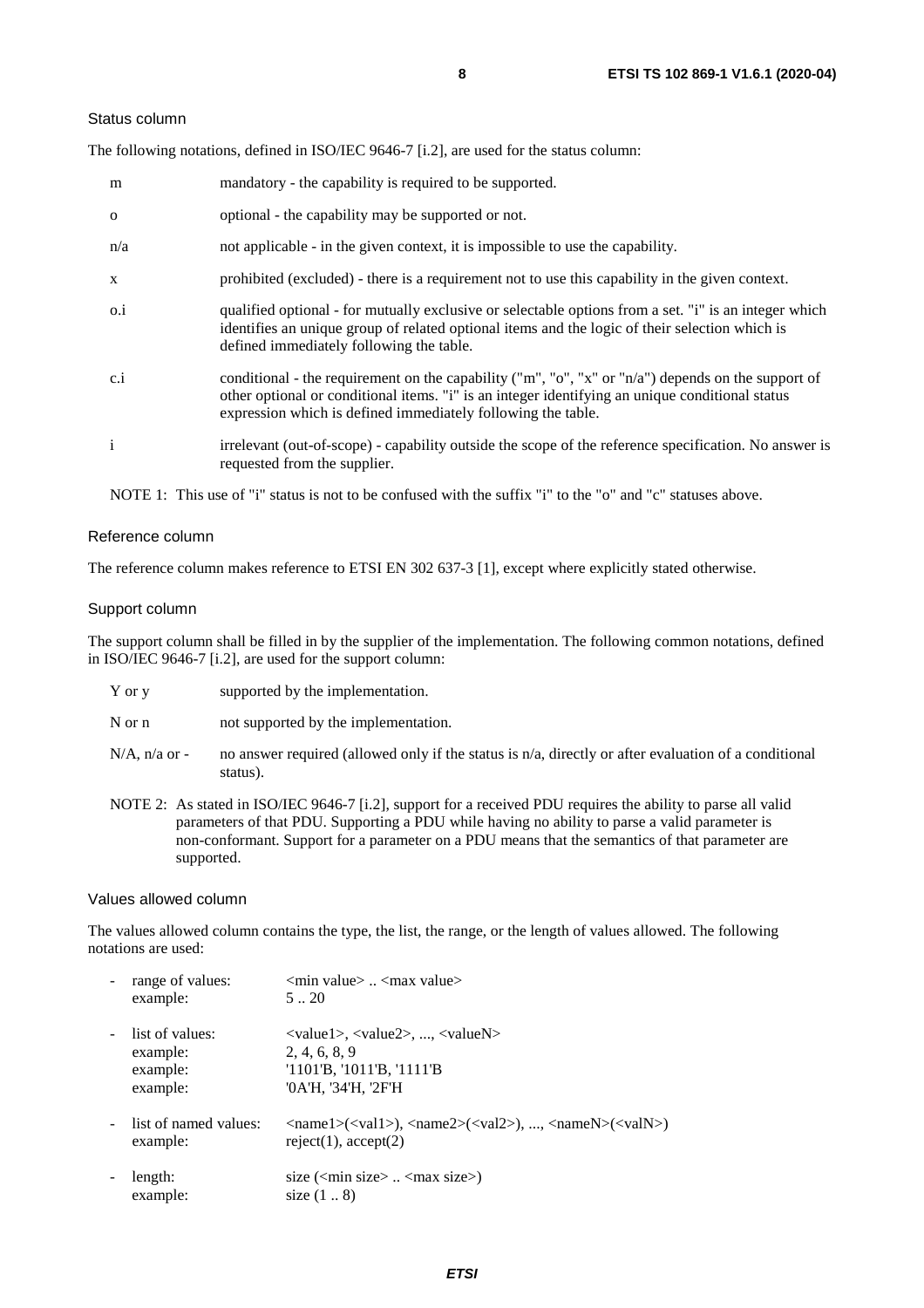#### <span id="page-8-0"></span>Values supported column

The values supported column shall be filled in by the supplier of the implementation. In this column, the values or the ranges of values supported by the implementation shall be indicated.

#### References to items

For each possible item answer (answer in the support column) within the PICS pro forma a unique reference exists, used, for example, in the conditional expressions. It is defined as the table identifier, followed by a solidus character "/", followed by the item number in the table. If there is more than one support column in a table, the columns are discriminated by letters (a, b, etc.), respectively.

- EXAMPLE 1: A.5/4 is the reference to the answer of item 4 in table 5 of annex A.
- EXAMPLE 2: A.6/3b is the reference to the second answer (i.e. in the second support column) of item 3 in table 6 of annex A.

#### Prerequisite line

A prerequisite line takes the form: Prerequisite: <predicate>.

A prerequisite line after a clause or table title indicates that the whole clause or the whole table is not required to be completed if the predicate is FALSE.

### A.2.3 Instructions for completing the PICS pro forma

The supplier of the implementation shall complete the PICS pro forma in each of the spaces provided. In particular, an explicit answer shall be entered, in each of the support or supported column boxes provided.

If necessary, the supplier may provide additional comments in space at the bottom of the tables or separately.

More detailed instructions are given at the beginning of the different clauses of the PICS pro forma.

### A.3 Identification of the implementation

### A.3.1 Introduction

Identification of the Implementation Under Test (IUT) and the system in which it resides (the System Under Test (SUT)) shall be filled in so as to provide as much detail as possible regarding version numbers and configuration options.

The product supplier information and client information shall both be filled in if they are different.

A person who can answer queries regarding information supplied in the PICS shall be named as the contact person.

.........................................................................................................................................................................................

### A.3.2 Date of the statement

# A.3.3 Implementation Under Test (IUT) identification

IUT name:

 ......................................................................................................................................................................................... .........................................................................................................................................................................................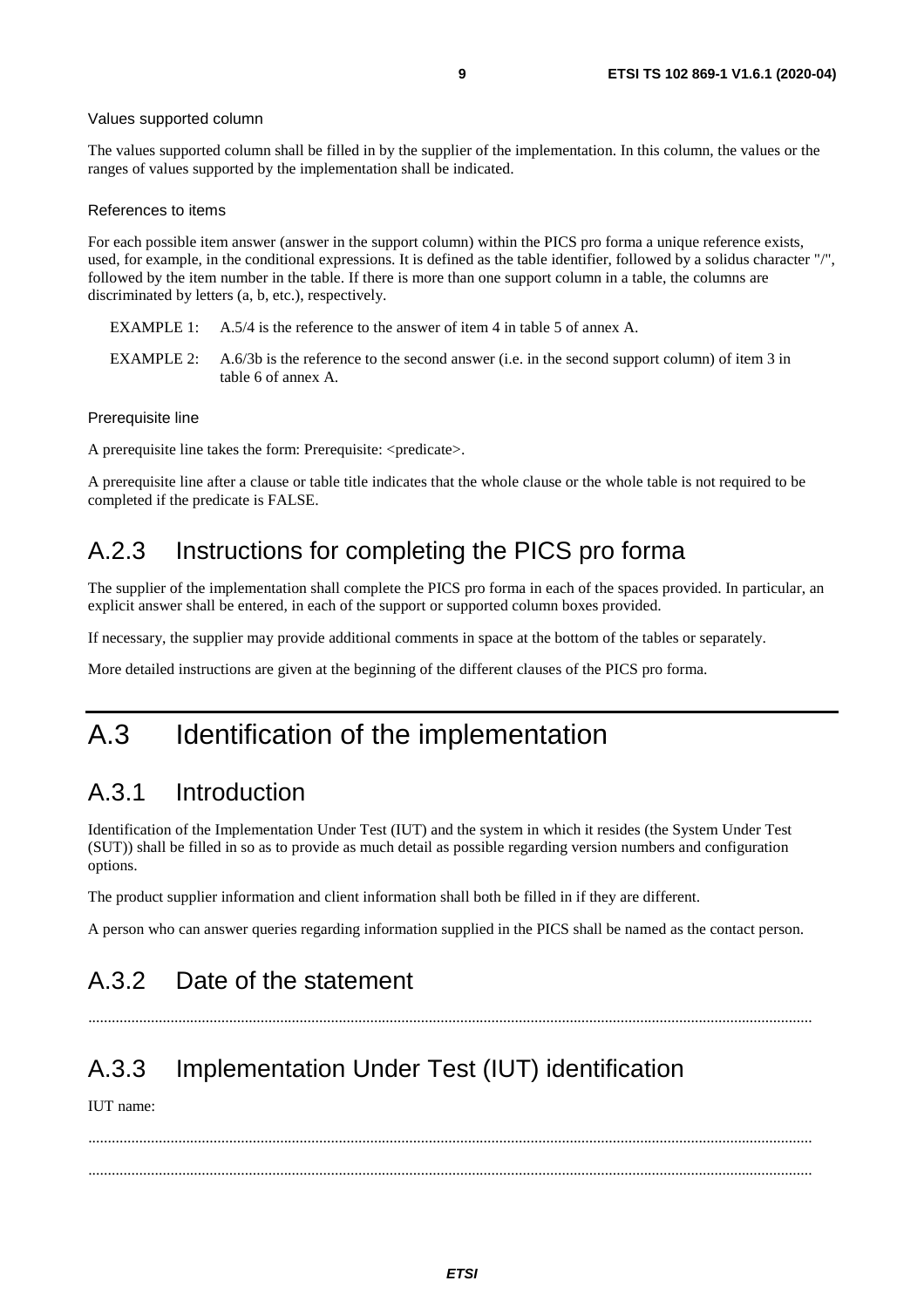<span id="page-9-0"></span>

#### System Under Test (SUT) identification  $A.3.4$

#### SUT name:

Hardware configuration: Operating system:

#### **Product supplier** A.3.5

Name:

| Address:                |  |  |  |
|-------------------------|--|--|--|
|                         |  |  |  |
|                         |  |  |  |
| Telephone number:       |  |  |  |
|                         |  |  |  |
| Facsimile number:       |  |  |  |
| E-mail address:         |  |  |  |
| Additional information: |  |  |  |
|                         |  |  |  |
|                         |  |  |  |
|                         |  |  |  |

#### Client (if different from product supplier) A.3.6

Name:

 $10$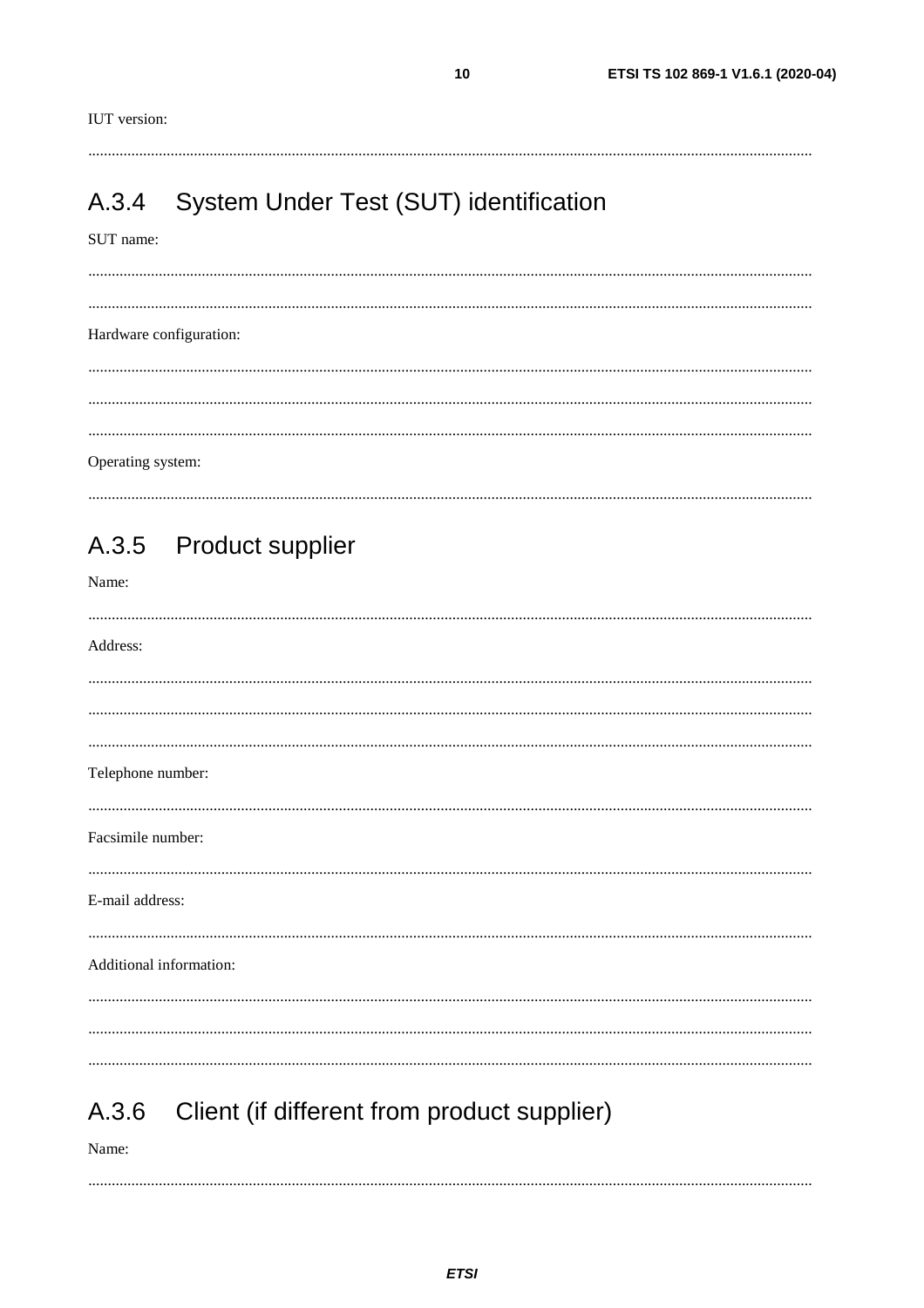#### <span id="page-10-0"></span>Address:

| Telephone number:       |  |  |
|-------------------------|--|--|
| Facsimile number:       |  |  |
| E-mail address:         |  |  |
| Additional information: |  |  |
|                         |  |  |
|                         |  |  |

 $11$ 

#### PICS contact person  $A.3.7$

(A person to contact if there are any queries concerning the content of the PICS)

| Name:                   |
|-------------------------|
| Telephone number:       |
| Facsimile number:       |
| E-mail address:         |
| Additional information: |
|                         |
|                         |

#### Identification of the protocol  $A.4$

This PICS pro forma applies to the following standard: ETSI EN 302 637-3 (V1.3.1): "Intelligent Transport Systems (ITS); Vehicular Communications; Basic Set of Applications; Part 3: Specifications of Decentralized Environmental Notification Basic Service" [1].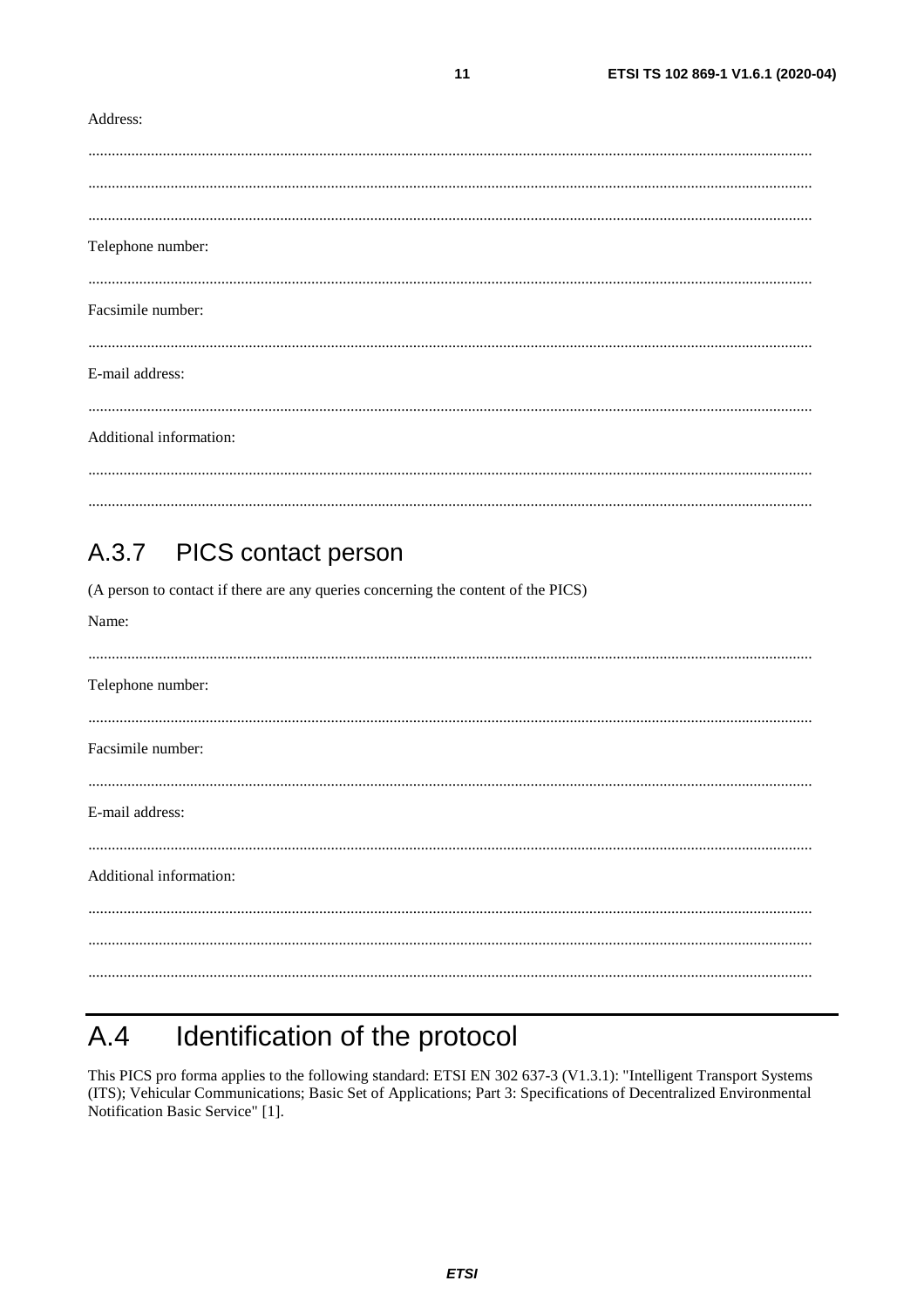# <span id="page-11-0"></span>A.5 Global statement of conformance

Are all mandatory capabilities implemented? (Yes/No) ............................

NOTE: Answering "No" to this question indicates non-conformance to the DEN standard specification. Non-supported mandatory capabilities are to be identified in the PICS, with an explanation of why the implementation is non-conforming, on pages attached to the PICS pro forma.

# A.6 Tables

Unless stated otherwise, the column references of all tables below indicates the clause numbers of ETSI EN 302 637-3 [\[1](#page-4-0)].

#### **Table A.1: Station role**

| <b>Item</b> | -vpe                    | Reference | <b>Status</b> | <b>Support</b> |
|-------------|-------------------------|-----------|---------------|----------------|
|             | <b>Originator ITS-S</b> | 8.2       | m             |                |
| $\sqrt{2}$  | <b>Ireceiver ITS-S</b>  | l8.3      | m             |                |
| ıc<br>N     | forwarder ITS-S         | 8.4       |               |                |

#### **Table A.2: Functions**

| <b>Item</b>    | Type                                             | <b>Reference</b> | <b>Status</b> | <b>Support</b> |  |
|----------------|--------------------------------------------------|------------------|---------------|----------------|--|
|                | <b>DENM</b> trigger                              | 6.1.2.1          | c.201         |                |  |
| $\overline{c}$ | <b>DENM</b> update                               | 6.1.2.2          | c.201         |                |  |
| 3              | <b>DENM</b> repetition                           | 6.1.2.3          | c.202         |                |  |
| $\overline{4}$ | <b>DENM</b> cancellation                         | 6.1.2.4          | c.201         |                |  |
| 5              | <b>DENM</b> negation                             | 6.1.2.4          | c.202         |                |  |
| $\overline{6}$ | Packet centric forwarding                        | 6.1.4.1          | m             |                |  |
| $\overline{7}$ | Keep Alive Forwarding                            | 6.1.4.2          | c.203         |                |  |
| $\overline{8}$ | Impact Reduction                                 | <b>B.40</b>      | о             |                |  |
|                | lc.201 if A.1/1 or A.1/3 then m else n/a         |                  |               |                |  |
|                | $\alpha$ c.202 if A.1/2 or A.1/3 then m else n/a |                  |               |                |  |
|                | $ c.203$ if A.1/3 then m else n/a                |                  |               |                |  |

#### **Table A.3: ITS Security mode**

| 1 | <b>vpe</b>                                   | ъ.<br>eference<br>кет. | $74 - 411 -$<br>atus |  |
|---|----------------------------------------------|------------------------|----------------------|--|
|   | $-$<br>enabled<br>mode<br>uritv<br>∼-<br>580 | able                   |                      |  |